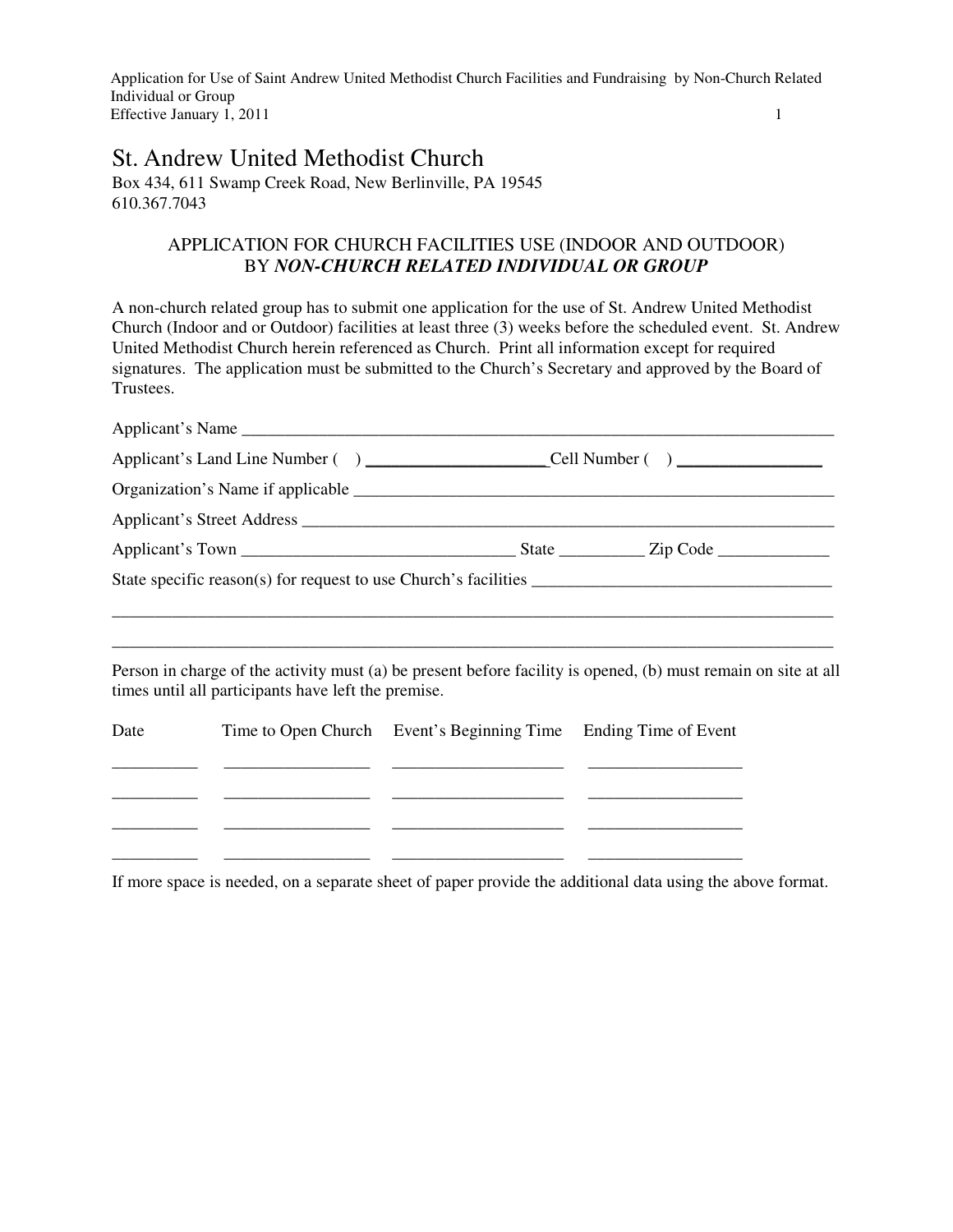#### *NON-CHURCH RELATED GROUP*

Applicant's name requesting use of Church \_\_\_\_\_\_\_\_\_\_\_\_\_\_\_\_\_\_\_\_\_\_\_\_\_\_\_\_\_\_\_\_ (completed by applicant)

Specifically indicate by an X the area(s) of the Church facilities being requested. Any area not listed below is not available for use.

Upper Level: \_\_\_\_\_ Welcome Center (Vestibule) \_\_\_\_\_ Sanctuary (Subject to Trustee Approval)

\_\_\_\_\_ Library \_\_\_\_\_ Crib Nursery\* \_\_\_\_\_ Preschool Children\*

\*Each room requires that two responsible adults must be present when child/children are present

Lower Level: Fellowship Hall \_\_\_\_\_Classroom across the hall from the kitchen

\_\_\_\_\_ Classroom at bottom of stairs leading to Welcome Center

Outdoor: \_\_\_\_\_ Rear Parking Lot \_\_\_\_\_ Front Parking Lot \_\_\_\_\_ Pavilion \_\_\_\_\_ Grill (Charcoal portion only). Applicant must furnish charcoal and supplies. All unused charcoal must be removed from Church premise after the event.

Complete this section if Church equipment is needed.

\_\_\_\_\_ Number of needed chairs \_\_\_\_\_ Number of needed tables

Is Sound System\*\* needed  $\_\text{Yes}$   $\_\text{No}$  Is AV\*\* equipment needed  $\_\text{Yes}$   $\_\text{No}$ . If yes, specify what AV equipment is needed

\*\*Service of Church operator is required or a qualified operator that was approved by Board of Trustee.

Kitchen equipment that is available: sinks and refrigerator. For insurance purpose, no other kitchen equipment can be made available.

The applicant may wish to consider using a carter if food is served.

If the applicant needs any of the above Church equipment, the applicant must call 610.367.8102 at least one (1) week before the scheduled event to meet with a Trustee. The applicant must furnish a diagram outlining in detail where the requesting equipment is to be placed.

Trustees will put in place and remove all church owned equipment.

If applicable, the applicant must cover all tables with a plastic like covering to protect the tabletops. Applicant must furnish all foods, supplies such as but not limited to: plastic table covers, place mats, plates, cups, flatware, cutlery, beverages, ice, etc.

Will the applicant be bringing any other group(s) onto the Church's facilities for this event?  $\Gamma$ No. If yes, name the group(s) and how will the group(s) contributes to the event.

\_\_\_\_\_\_\_\_\_\_\_\_\_\_\_\_\_\_\_\_\_\_\_\_\_\_\_\_\_\_\_\_\_\_\_\_\_\_\_\_\_\_\_\_\_\_\_\_\_\_\_\_\_\_\_\_\_\_\_\_\_\_\_\_\_\_\_\_\_\_\_\_\_\_\_\_\_\_\_\_\_\_\_\_ \_\_\_\_\_\_\_\_\_\_\_\_\_\_\_\_\_\_\_\_\_\_\_\_\_\_\_\_\_\_\_\_\_\_\_\_\_\_\_\_\_\_\_\_\_\_\_\_\_\_\_\_\_\_\_\_\_\_\_\_\_\_\_\_\_\_\_\_\_\_\_\_\_\_\_\_\_\_\_\_\_\_\_\_ \_\_\_\_\_\_\_\_\_\_\_\_\_\_\_\_\_\_\_\_\_\_\_\_\_\_\_\_\_\_\_\_\_\_\_\_\_\_\_\_\_\_\_\_\_\_\_\_\_\_\_\_\_\_\_\_\_\_\_\_\_\_\_\_\_\_\_\_\_\_\_\_\_\_\_\_\_\_\_\_\_\_\_\_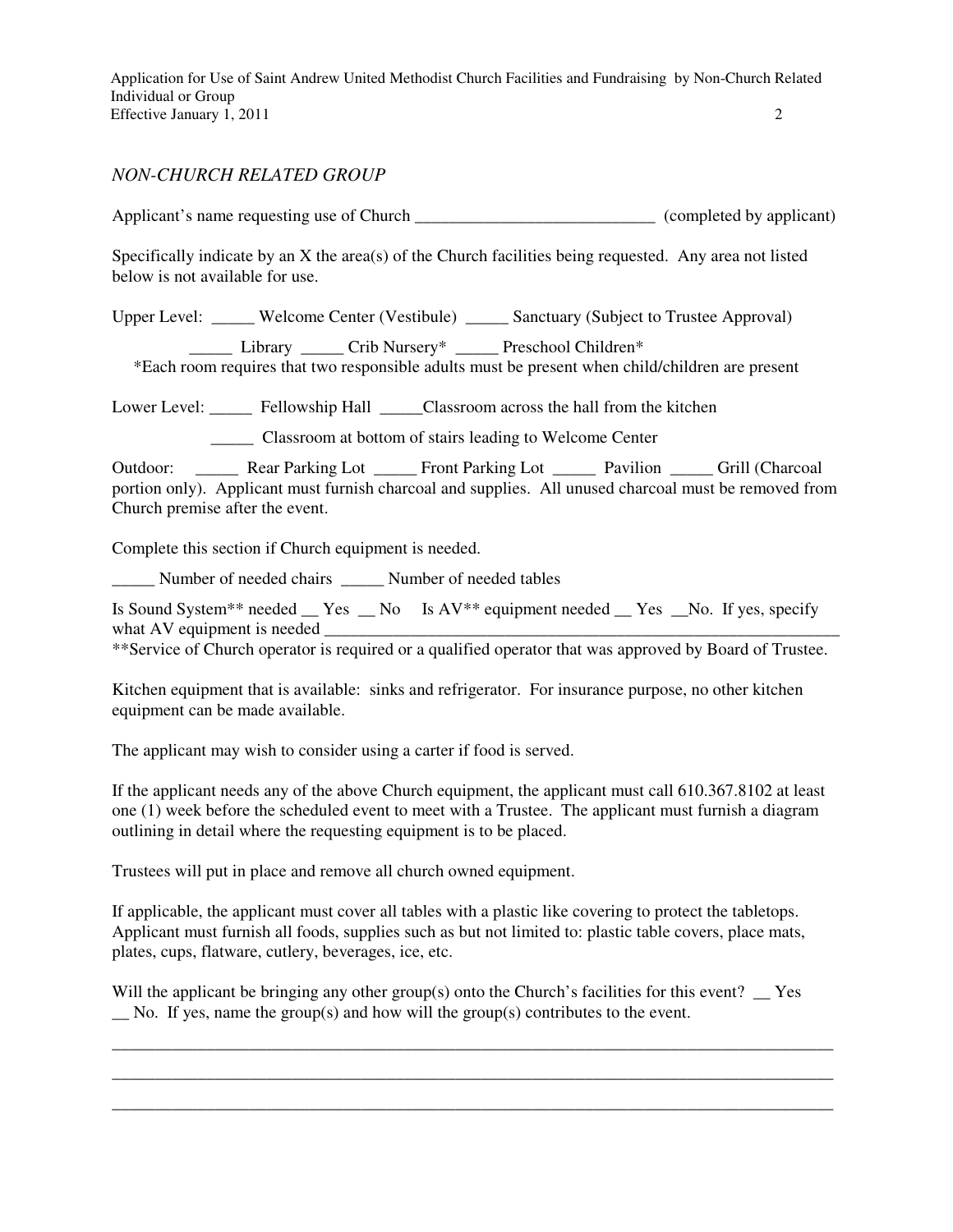## *NON-CHURCH RELATED GROUP*

Applicant's name requesting use of Church \_\_\_\_\_\_\_\_\_\_\_\_\_\_\_\_\_\_\_\_\_\_\_\_\_\_\_\_\_\_(completed by applicant)

\_\_\_\_\_\_\_\_\_\_\_\_\_\_\_\_\_\_\_\_\_\_\_\_\_\_\_\_\_\_\_\_\_\_\_\_\_\_\_\_\_\_\_\_\_\_\_\_\_\_\_\_\_\_\_\_\_\_\_\_\_\_\_\_\_\_\_\_\_\_\_\_\_\_\_\_\_\_\_\_\_\_\_\_ \_\_\_\_\_\_\_\_\_\_\_\_\_\_\_\_\_\_\_\_\_\_\_\_\_\_\_\_\_\_\_\_\_\_\_\_\_\_\_\_\_\_\_\_\_\_\_\_\_\_\_\_\_\_\_\_\_\_\_\_\_\_\_\_\_\_\_\_\_\_\_\_\_\_\_\_\_\_\_\_\_\_\_\_ \_\_\_\_\_\_\_\_\_\_\_\_\_\_\_\_\_\_\_\_\_\_\_\_\_\_\_\_\_\_\_\_\_\_\_\_\_\_\_\_\_\_\_\_\_\_\_\_\_\_\_\_\_\_\_\_\_\_\_\_\_\_\_\_\_\_\_\_\_\_\_\_\_\_\_\_\_\_\_\_\_\_\_\_

Is this event a fundraiser? Fundraiser includes any activity that asks for money or goods. \_\_ Yes \_\_ No. If yes, explain in detail how the net proceeds from this fundraiser will be used.

Non-Church related groups can have one informational table in the Welcome Center (Vestibule). All ordering, distributing and payments are to be conducted in the Fellowship Hall.

Applicant must list below items or equipment that will be brought onto the Church's facilities. The Church will not be responsible for any and all mishaps to and caused by such items. The items or equipment must be approved by the Trustee, or a member of the Trustee. Items and equipment include such as, but not limited to: moon bounce, dunk tank, bungee jumping, animals, etc.

\_\_\_\_\_\_\_\_\_\_\_\_\_\_\_\_\_\_\_\_\_\_\_\_\_\_\_\_\_\_\_\_\_\_\_\_\_\_\_\_\_\_\_\_\_\_\_\_\_\_\_\_\_\_\_\_\_\_\_\_\_\_\_\_\_\_\_\_\_\_\_\_\_\_\_\_\_\_\_\_\_\_\_\_ \_\_\_\_\_\_\_\_\_\_\_\_\_\_\_\_\_\_\_\_\_\_\_\_\_\_\_\_\_\_\_\_\_\_\_\_\_\_\_\_\_\_\_\_\_\_\_\_\_\_\_\_\_\_\_\_\_\_\_\_\_\_\_\_\_\_\_\_\_\_\_\_\_\_\_\_\_\_\_\_\_\_\_\_ \_\_\_\_\_\_\_\_\_\_\_\_\_\_\_\_\_\_\_\_\_\_\_\_\_\_\_\_\_\_\_\_\_\_\_\_\_\_\_\_\_\_\_\_\_\_\_\_\_\_\_\_\_\_\_\_\_\_\_\_\_\_\_\_\_\_\_\_\_\_\_\_\_\_\_\_\_\_\_\_\_\_\_\_

#### Indemnification

The applicant, all involved individuals assisting the applicant and all applicable organizations requesting the use of the Church's facilities (Indoor and Outdoor) immediately hereby

- Agrees to strictly comply with this policy, all applicable rules and regulations of the Church.
- Agrees to assume full responsibility for any injury to or loss of Church owned or leased property whether on or off site or to the person or property of anyone on or in the Church's facilities, and to hold the Church harmless from any loss or expense, including legal costs, and to make good without expense to the Church.
- Agrees to release, discharge and hold harmless from any liability and lawful actions whatsoever to the Church, Church Council, Any and All Church Committees, any and all Church organizations, Church employees and Church volunteers and congregational members.
- Certifies that the applicant, all involved individuals assisting the applicant and all applicable organizations have read and completely understands this indemnification, agrees to be governed by this indemnification. The applicant has voluntarily signed this release on behalf of the applicant as well as on behalf of all involved individuals assisting the applicant and all applicable organizations and that this indemnification shall be binding on not only the applicant, all individuals assisting the applicant and organization, but also all heirs, administrators, executors and assigns.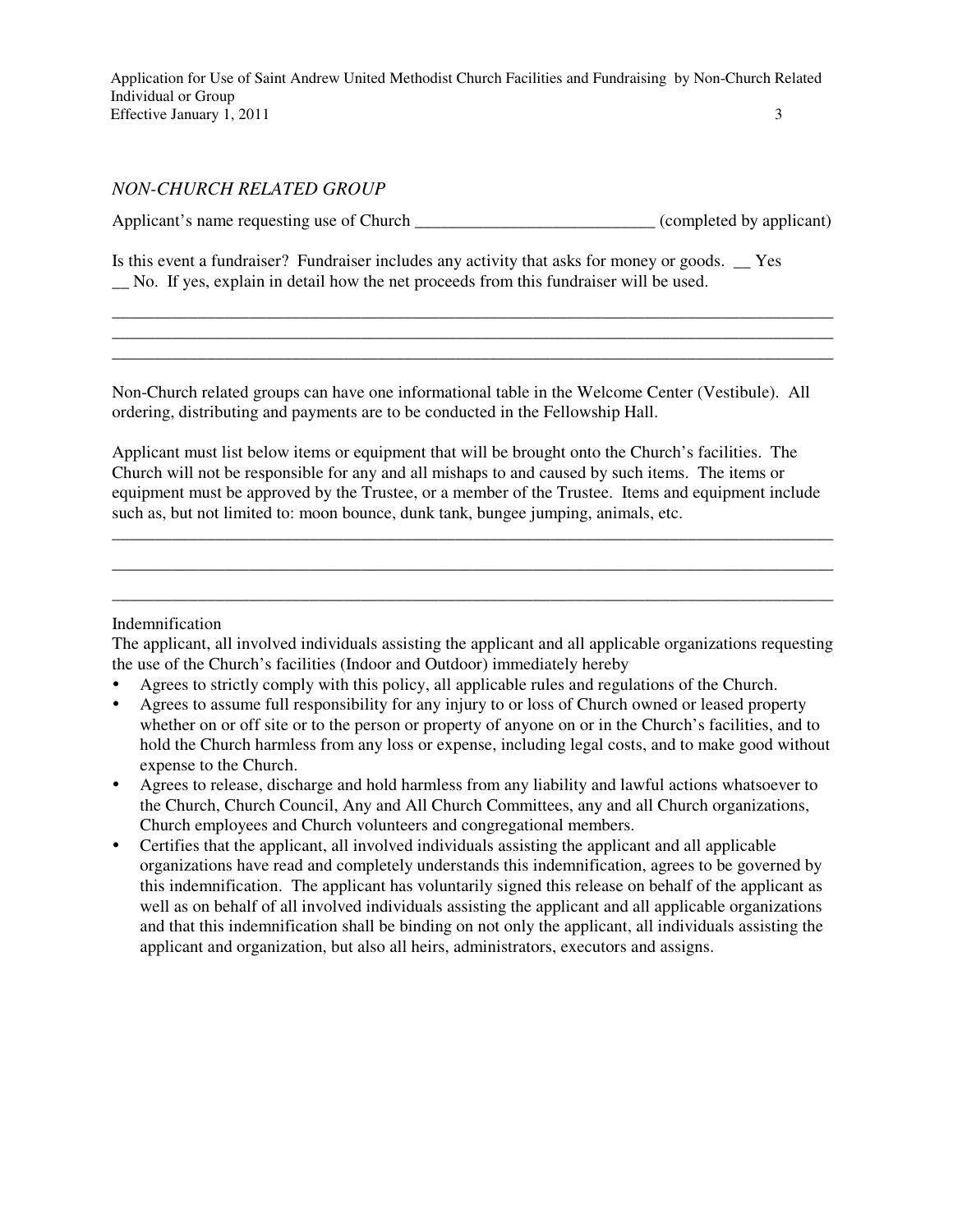## *NON-CHURCH RELATED GROUP*

Applicant's name requesting use of Church \_\_\_\_\_\_\_\_\_\_\_\_\_\_\_\_\_\_\_\_\_\_\_\_\_\_\_\_\_\_\_\_\_ (completed by applicant)

Include name, address and telephone numbers of person in charge who will be present when the facility is opened, and who will accept full responsibility for strict adherence to this Church policy and guidelines, rules and regulations. The signature of authorized officers of the applicant is required.

| Print Name of Person in Charge                                                                        | Line Phone Number Cell Phone Number |                      |  |
|-------------------------------------------------------------------------------------------------------|-------------------------------------|----------------------|--|
| Signature of Person in Charge                                                                         | Daytime Phone Number                |                      |  |
| Address (Apt. /House Number and Street)                                                               | City/Town                           | State and Zip code   |  |
| Print Name of Authorized Officer                                                                      | Line Phone Number Cell Phone Number |                      |  |
| Signature of Authorized Officer                                                                       |                                     | Daytime Phone Number |  |
| Church Use Only                                                                                       |                                     |                      |  |
|                                                                                                       |                                     |                      |  |
|                                                                                                       |                                     |                      |  |
|                                                                                                       |                                     |                      |  |
| Date of Distribution: ____________ Applicant ___________ Church Secretary<br><b>Board of Trustees</b> |                                     |                      |  |